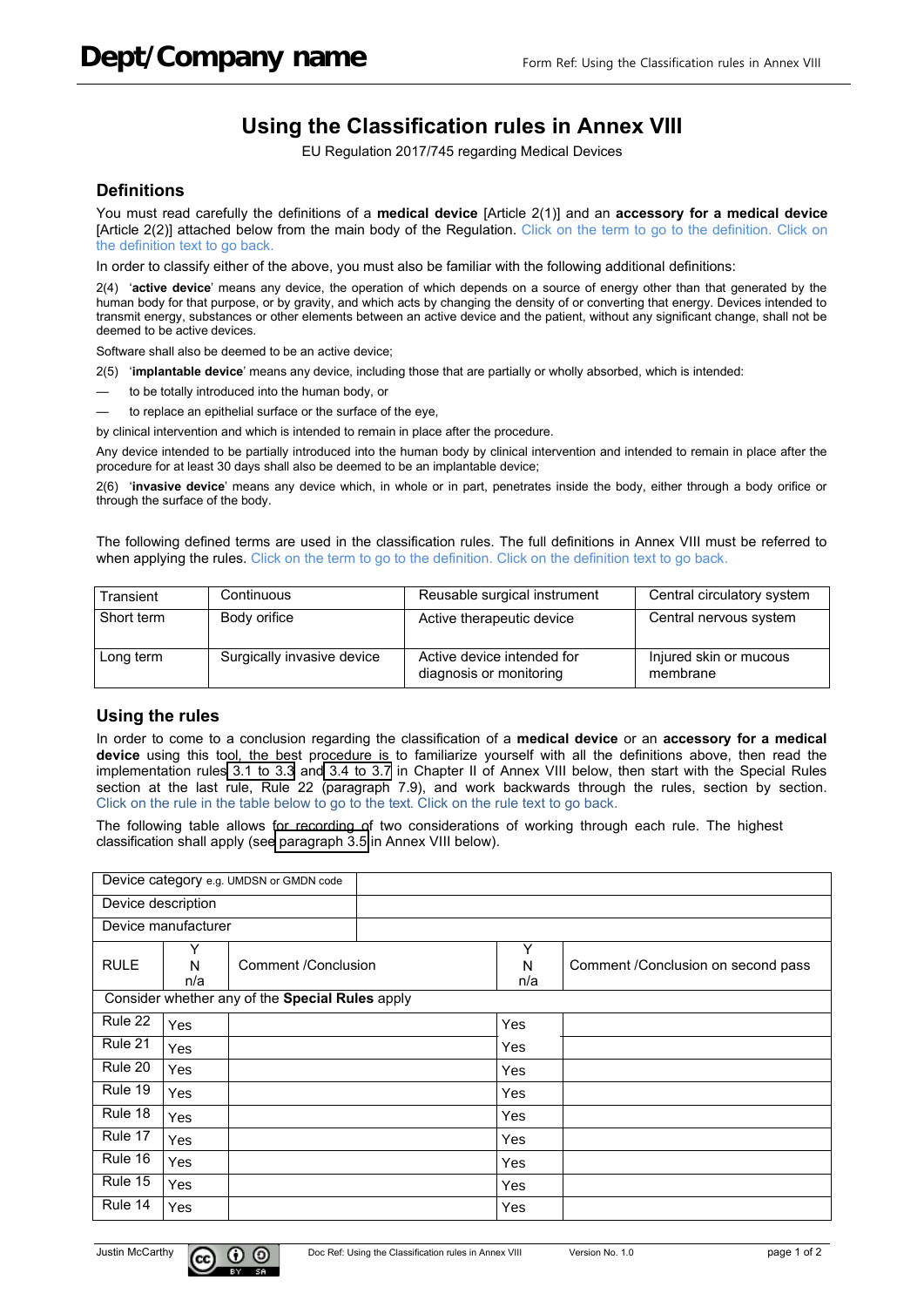<span id="page-1-0"></span>

|                                          | Υ                                           |                            | Y   |                                     |  |  |  |
|------------------------------------------|---------------------------------------------|----------------------------|-----|-------------------------------------|--|--|--|
| <b>RULE</b>                              | N                                           | <b>Comment /Conclusion</b> | N   | Comment / Conclusion on second pass |  |  |  |
|                                          | n/a                                         |                            | n/a |                                     |  |  |  |
|                                          | If the device is an <b>Active Device:</b>   |                            |     |                                     |  |  |  |
| Rule 13                                  | Yes                                         |                            | Yes |                                     |  |  |  |
| Rule 12                                  | Yes                                         |                            | Yes |                                     |  |  |  |
| Rule 11                                  | Yes                                         |                            | Yes |                                     |  |  |  |
| Rule 10                                  | Yes                                         |                            | Yes |                                     |  |  |  |
| Rule 9                                   | Yes                                         |                            | Yes |                                     |  |  |  |
|                                          | If the device is an <b>Invasive Device:</b> |                            |     |                                     |  |  |  |
| Rule 8                                   | Yes                                         |                            | Yes |                                     |  |  |  |
| Rule 7                                   | Yes                                         |                            | Yes |                                     |  |  |  |
| Rule 6                                   | Yes                                         |                            | Yes |                                     |  |  |  |
| Rule 5                                   | Yes                                         |                            | Yes |                                     |  |  |  |
| If the device is an Non-invasive Device: |                                             |                            |     |                                     |  |  |  |
| Rule 4                                   | Yes                                         |                            | Yes |                                     |  |  |  |
| Rule 3                                   | Yes                                         |                            | Yes |                                     |  |  |  |
| Rule 2                                   | Yes                                         |                            | Yes |                                     |  |  |  |
| Rule 1                                   | Yes                                         |                            | Yes |                                     |  |  |  |

# Conclusion and Notes:

This device is classified as risk class

# **Classification carried out by:**

| Signature (optional) | Name: | Date: |
|----------------------|-------|-------|
|                      | Role: |       |
| Signature (optional) | Name: | Date: |
|                      | Role: |       |

NOTE: 'Print to Adobe PDF' the first two pages of this document and assign a file name that fits with your technical documentation for this device

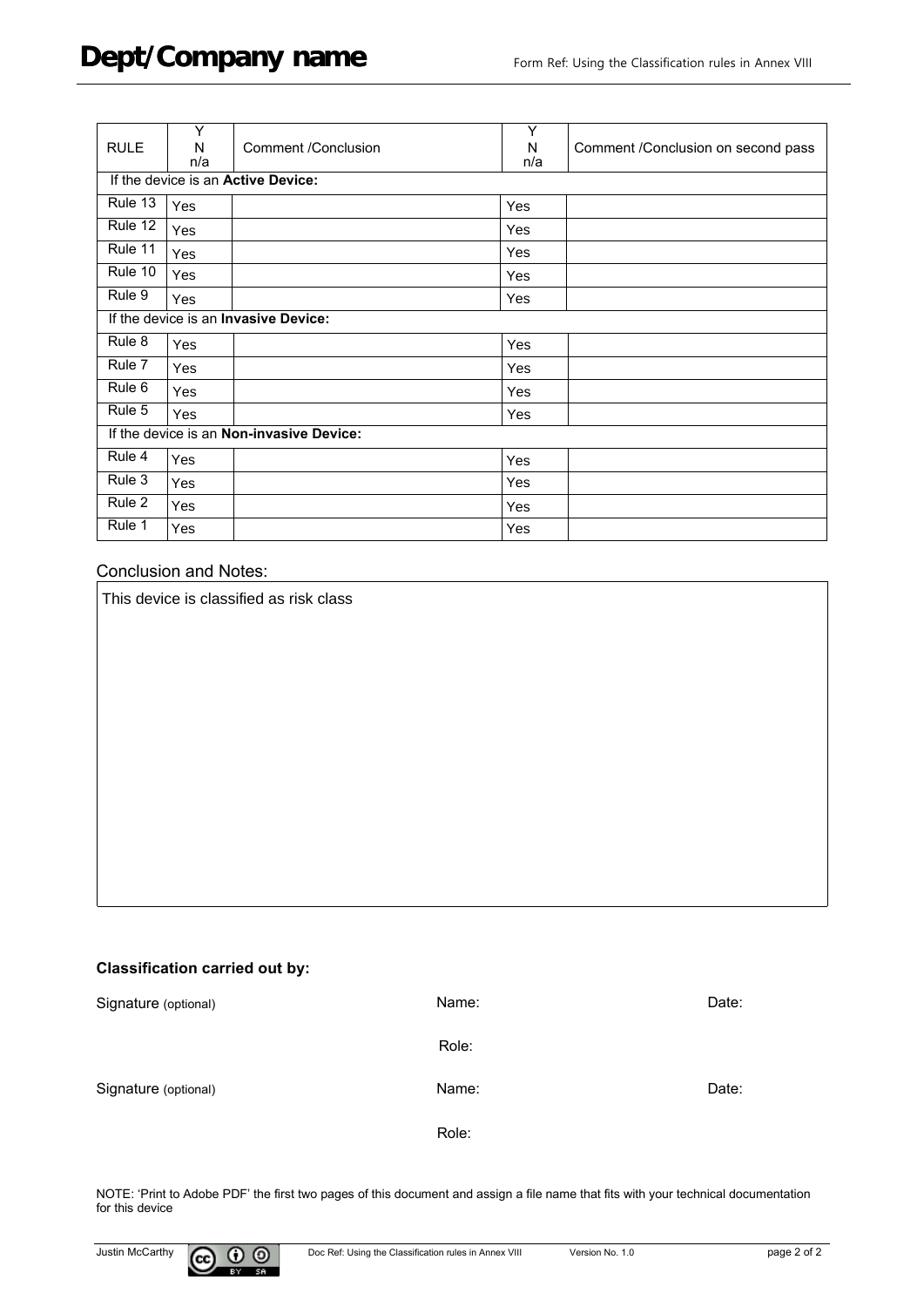### REGULATIONS

# <span id="page-2-0"></span>**REGULATION (EU) 2017/745 OF THE EUROPEAN PARLIAMENT AND OF THE COUNCIL of 5 April 2017 on medical devices, amending Directive 2001/83/EC, Regulation (EC) No 178/2002 and Regulation (EC) No 1223/2009 and repealing Council Directives 90/385/EEC and 93/42/EEC**

### *Article 2*

### **Definitions**

For the purposes of this Regulation, the following definitions apply:

- (1) 'medical device' means any instrument, apparatus, appliance, software, implant, reagent, [material or other article intended by the manufacturer to be used, alone or in combination,](#page-0-0) for human beings for one or more of the following specific medical purposes:
	- diagnosis, prevention, monitoring, prediction, prognosis,treatment or alleviation of disease,
	- diagnosis, monitoring, treatment, alleviation of, or compensation for, an injury or disability,
	- investigation, replacement or modification of the anatomy or of a physiological or pathological process or state,
	- providing information by means of *in vitro* examination of specimens derived from the human body, including organ, blood and tissue donations,

and which does not achieve its principal intended action by pharmacological, immunological or metabolic means, in or on the human body, but which may be assisted in its function by such means.

The following products shall also be deemed to be medical devices:

- devices for the control or support of conception;
- products specifically intended for the cleaning, disinfection or sterilisation of devices as referred to in Article 1(4) and of those referred to in the first paragraph of thispoint.
- (2) 'accessory for a medical device' means an article which, whilst not being itself a medical device, is intended by its manufacturer to be used together with one or several particular [medical device\(s\) to specifically enable the medical device\(s\) to be used in accordance with](#page-0-0) its/their intended purpose(s) or to specifically and directly assist the medical functionality of the medical device(s) in terms of its/their intended purpose(s);

<sup>(1)</sup> Directive2006/42/ECoftheEuropeanParliament and ofthe Council of 17May2006 onmachinery, and amending Directive 95/16/EC (OJ L 157, 9.6.2006, p. 24).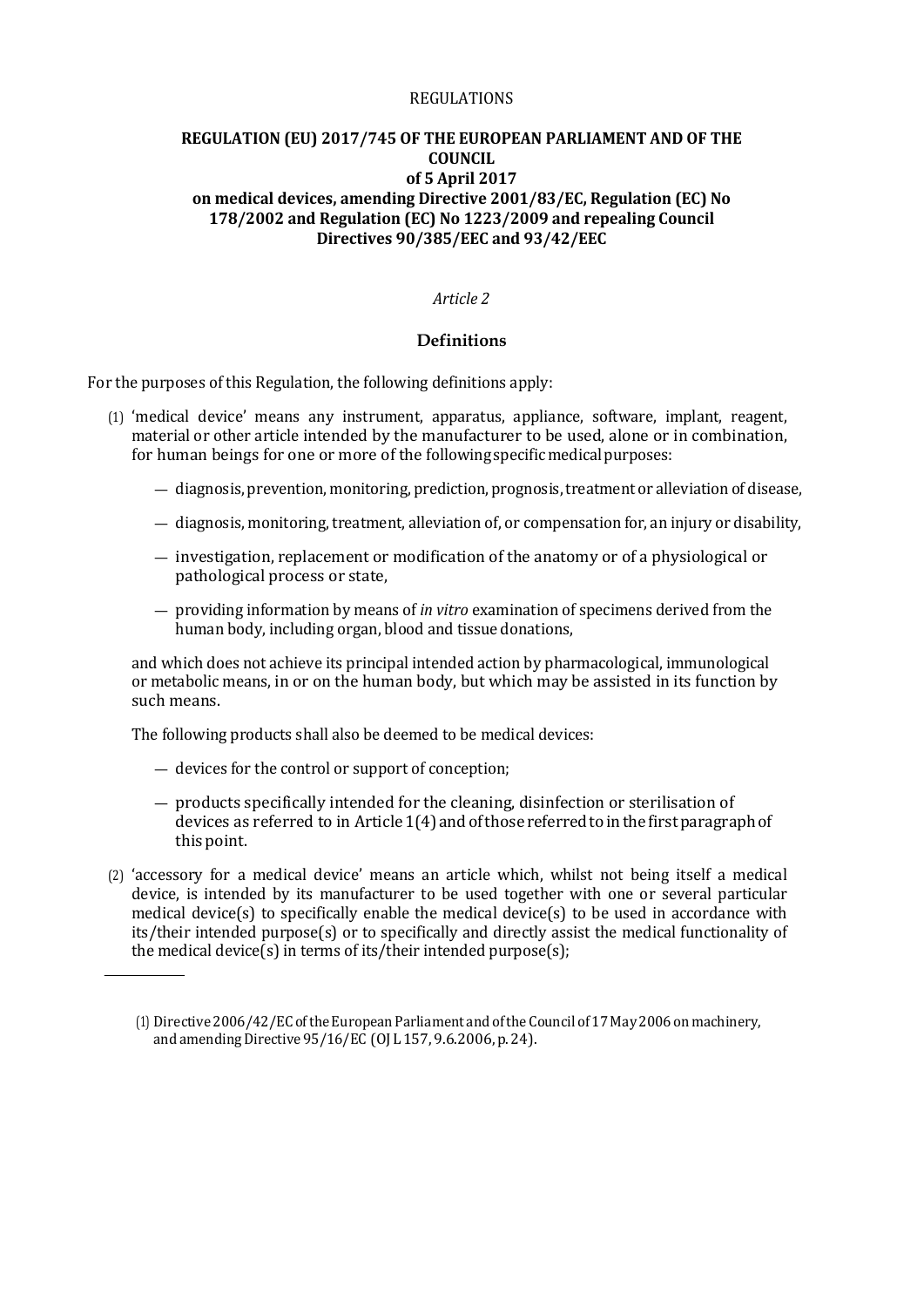#### *ANNEX VIII*

#### **CLASSIFICATION RULES**

#### CHAPTER I

#### **DEFINITIONS SPECIFIC TO CLASSIFICATION RULES**

### <span id="page-3-0"></span>1. DURATION OF USE

- 1.1. ['Transient' means normally intended for continuous use for less than 60 minutes.](#page-0-0)
- 1.2. ['Short term' means normally intended for continuous use for between 60 minutes and 30 days.](#page-0-0)
- 1.3. ['Long term' means normally intended for continuous use for more than 30 days.](#page-0-0)
- 2. INVASIVE AND ACTIVE DEVICES
- 2.1. ['Body orifice' means any natural opening in the body, as well as the external surface of the](#page-0-0) eyeball, or any permanent artificial opening, such as a stoma.
- 2.2. 'Surgically invasive device' means:
	- (a) [an invasive device which penetrates inside the body through the surface of the body, including through](#page-0-0)  mucous membranes of body orifices with the aid or in the context of a surgical operation; and
	- (b) a device which produces penetration other than through a body orifice.
- 2.3. ['Reusable surgical instrument' means an instrument intended for surgical use in cutting, drilling, sawing,](#page-0-0)  scratching, scraping, clamping, retracting, clipping or similar procedures, without a connection to an active device and which is intended by the manufacturer to be reused after appropriate procedures such as cleaning, disinfection and sterilisation have been carried out.
- 2.4. ['Active therapeutic device' means any active device used, whether alone or in combination with other devices, to](#page-0-0)  support, modify, replace or restore biological functions or structures with a view to treatment or alleviation of an illness, injury or disability.
- 2.5. ['Active device intended for diagnosis and monitoring' means any active device used, whether alone or in](#page-0-0)  combination with other devices, to supply information for detecting, diagnosing, monitoring or treating physiological conditions, states of health, illnesses or congenital deformities.
- 2.6. ['Central circulatory system' means the following blood vessels:](#page-0-0) *arteriae pulmonales*, *aorta ascendens*, *arcus aortae, aorta descendens* to the *bifurcatio aortae*, *arteriae coronariae*, *arteria carotis communis*, *arteria carotis externa*, *arteria carotis interna*, *arteriae cerebrales*, *truncus brachiocephalicus*, *venae cordis*, *venae pulmonales*, *vena cava superior* and *vena cava inferior*.
- 2.7. ['Central nervous system' means the brain, meninges and spinal cord.](#page-0-0)
- 2.8. ['Injured skin or mucous membrane' means an area of skin or a mucous membrane presenting a pathological](#page-0-0)  change or change following disease or a wound.

#### CHAPTER II

#### **IMPLEMENTING RULES**

- 3.1. Application of the classification rules shall be governed by the intended purpose of the devices.
- [3.2. If the device in question is intended to be used in combination with another device, the classification rules shall](#page-0-0)  apply separately to each of the devices. Accessories for a medical device and for a product listed in Annex XVI shall be classified in their own right separately from the device with which they are used.
- 3.3. Software, which drives a device or influences the use of a device, shall fall within the same class as the device.

If the software is independent of any other device, it shall be classified in its own right.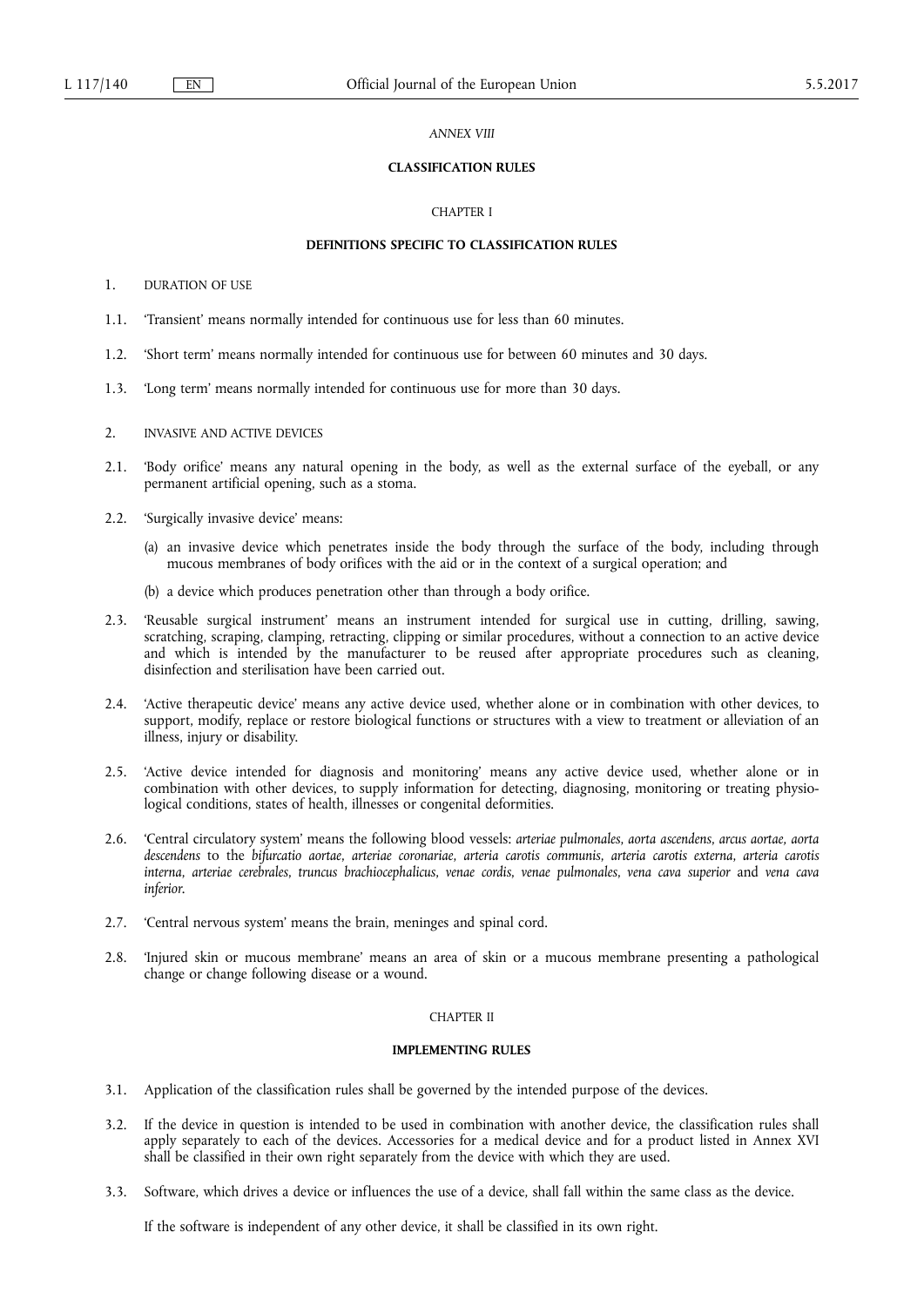- <span id="page-4-0"></span>[3.4. If the device is not intended to be used solely or principally in a specific part of the body, it shall be considered](#page-0-0)  and classified on the basis of the most critical specified use.
- 3.5. If several rules, or if, within the same rule, several sub-rules, apply to the same device based on the device's intended purpose, the strictest rule and sub-rule resulting in the higher classification shall apply.
- 3.6. In calculating the duration referred to in Section 1, continuous use shall mean:
	- [\(a\) the entire duration of use of the same device without regard to temporary interruption of use during](#page-0-0)  a procedure or temporary removal for purposes such as cleaning or disinfection of the device. Whether the interruption of use or the removal is temporary shall be established in relation to the duration of the use prior to and after the period when the use is interrupted or the device removed; and
	- (b) the accumulated use of a device that is intended by the manufacturer to be replaced immediately with another of the same type.
- [3.7. A device is considered to allow direct diagnosis when it provides the diagnosis of the disease or condition in](#page-0-0)  question by itself or when it provides decisive information for the diagnosis.

#### CHAPTER III

#### **CLASSIFICATION RULES**

- 4. NON-INVASIVE DEVICES
- 4.1. Rule 1

[All non-invasive devices are classified as class I, unless one of the rules set out hereinafter applies.](#page-1-0) 

4.2. Rule 2

All non-invasive devices intended for channelling or storing blood, body liquids, cells or tissues, liquids or gases for the purpose of eventual infusion, administration or introduction into the body are classified as class IIa:

- if they may be connected to a class IIa, class IIb or class III active device; or
- [if they are intended for use for channelling or storing blood or other body liquids or for storing organs, parts](#page-1-0)  of organs or body cells and tissues, except for blood bags; blood bags are classified as class IIb.

In all other cases, such devices are classified as class I.

4.3. Rule 3

[All non-invasive devices intended for modifying the biological or chemical composition of human tissues or cells,](#page-1-0)  blood, other body liquids or other liquids intended for implantation or administration into the body are classified as class IIb, unless the treatment for which the device is used consists of filtration, centrifugation or exchanges of gas, heat, in which case they are classified as class IIa.

All non-invasive devices consisting of a substance or a mixture of substances intended to be used *in vitro* in direct contact with human cells, tissues or organs taken from the human body or used *in vitro* with human embryos before their implantation or administration into the body are classified as class III.

4.4. Rule 4

All non-invasive devices which come into contact with injured skin or mucous membrane are classified as:

- class I if they are intended to be used as a mechanical barrier, for compression or for absorption of exudates;
- [class IIb if they are intended to be used principally for injuries to skin which have breached the dermis or](#page-1-0)  mucous membrane and can only heal by secondary intent;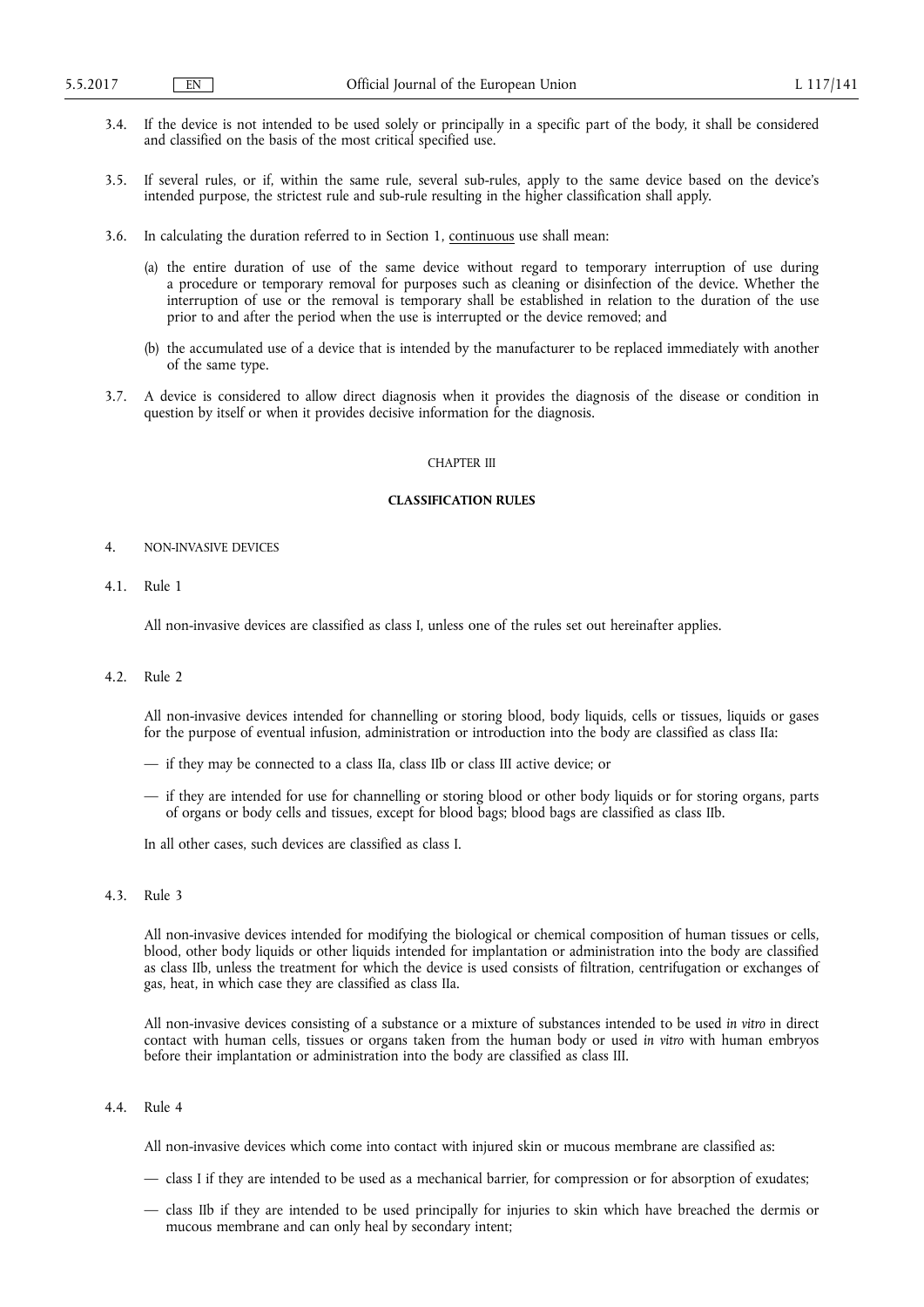- <span id="page-5-0"></span>— class IIa if they are principally intended to manage the micro-environment of injured skin or mucous membrane; and
- class IIa in all other cases.

This rule applies also to the invasive devices that come into contact with injured mucous membrane.

- 5. INVASIVE DEVICES
- 5.1. Rule 5

[All invasive devices with respect to body orifices, other than surgically invasive devices, which are not intended](#page-1-0)  for connection to an active device or which are intended for connection to a class I active device are classified as:

- class I if they are intended for transient use;
- class IIa if they are intended for short-term use, except if they are used in the oral cavity as far as the pharynx, in an ear canal up to the ear drum or in the nasal cavity, in which case they are classified as class I; and
- class IIb if they are intended for long-term use, except if they are used in the oral cavity as far as the pharynx, in an ear canal up to the ear drum or in the nasal cavity and are not liable to be absorbed by the mucous membrane, in which case they are classified as class IIa.

All invasive devices with respect to body orifices, other than surgically invasive devices, intended for connection to a class IIa, class IIb or class III active device, are classified as class IIa.

5.2. Rule 6

All surgically invasive devices intended for transient use are classified as class IIa unless they:

- are intended specifically to control, diagnose, monitor or correct a defect of the heart or of the central circulatory system through direct contact with those parts of the body, in which case they are classified as class III;
- are reusable surgical instruments, in which case they are classified as class I;
- are intended specifically for use in direct contact with the heart or central circulatory system or the central nervous system, in which case they are classified as class III;
- are intended to supply energy in the form of ionising radiation in which case they are classified as class IIb;
- have a biological effect or are wholly or mainly absorbed in which case they are classified as class IIb; or
- [are intended to administer medicinal products by means of a delivery system, if such administration of](#page-1-0)  a medicinal product is done in a manner that is potentially hazardous taking account of the mode of application, in which case they are classified as class IIb.
- 5.3. Rule 7

All surgically invasive devices intended for short-term use are classified as class IIa unless they:

- are intended specifically to control, diagnose, monitor or correct a defect of the heart or of the central circulatory system through direct contact with those parts of the body, in which case they are classified as class III;
- are intended specifically for use in direct contact with the heart or central circulatory system or the central nervous system, in which case they are classified as class III;
- are intended to supply energy in the form of ionizing radiation in which case they are classified as class IIb;
- have a biological effect or are wholly or mainly absorbed in which case they are classified as class III;
- [are intended to undergo chemical change in the body in which case they are classified as class IIb, except if](#page-1-0)  the devices are placed in the teeth; or
- are intended to administer medicines, in which case they are classified as class IIb.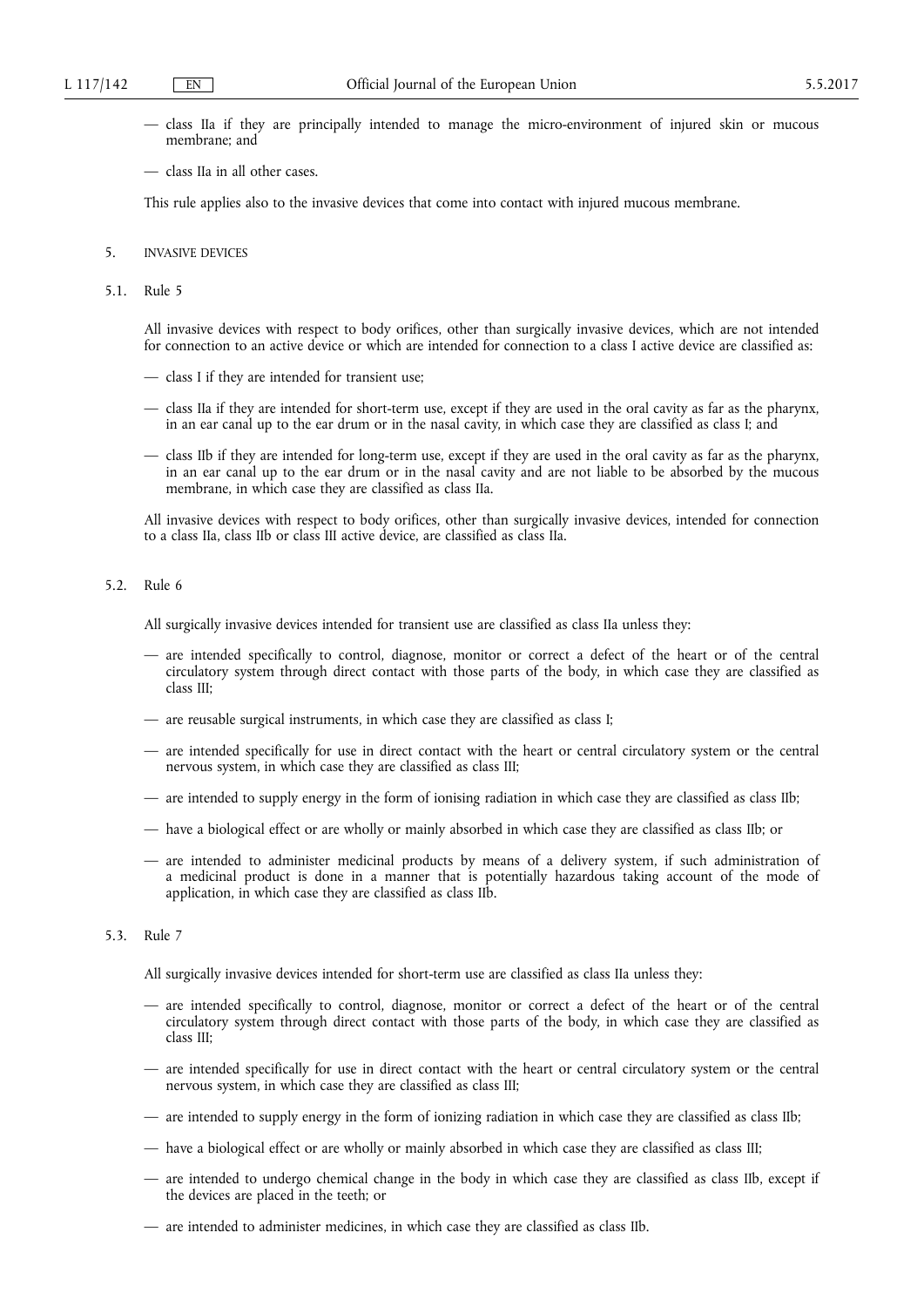<span id="page-6-0"></span>5.4. Rule 8

All implantable devices and long-term surgically invasive devices are classified as class IIb unless they:

- are intended to be placed in the teeth, in which case they are classified as class IIa;
- [are intended to be used in direct contact with the heart, the central circulatory system or the central nervous](#page-1-0)  system, in which case they are classified as class III;
- have a biological effect or are wholly or mainly absorbed, in which case they are classified as class III;
- are intended to undergo chemical change in the body in which case they are classified as class III, except if the devices are placed in the teeth;
- are intended to administer medicinal products, in which case they are classified as class III;
- are active implantable devices or their accessories, in which cases they are classified as class III;
- are breast implants or surgical meshes, in which cases they are classified as class III;
- are total or partial joint replacements, in which case they are classified as class III, with the exception of ancillary components such as screws, wedges, plates and instruments; or
- are spinal disc replacement implants or are implantable devices that come into contact with the spinal column, in which case they are classified as class III with the exception of components such as screws, wedges, plates and instruments.

### 6. ACTIVE DEVICES

6.1. Rule 9

All active therapeutic devices intended to administer or exchange energy are classified as class IIa unless their [characteristics are such that they may administer energy to or exchange energy with the human body in](#page-1-0)  a potentially hazardous way, taking account of the nature, the density and site of application of the energy, in which case they are classified as class IIb.

All active devices intended to control or monitor the performance of active therapeutic class IIb devices, or intended directly to influence the performance of such devices are classified as class IIb.

All active devices intended to emit ionizing radiation for therapeutic purposes, including devices which control or monitor such devices, or which directly influence their performance, are classified as class IIb.

All active devices that are intended for controlling, monitoring or directly influencing the performance of active implantable devices are classified as class III.

#### 6.2. Rule 10

Active devices intended for diagnosis and monitoring are classified as class IIa:

- if they are intended to supply energy which will be absorbed by the human body, except for devices intended to illuminate the patient's body, in the visible spectrum, in which case they are classified as class I;
- if they are intended to image *in vivo* distribution of radiopharmaceuticals; or
- [if they are intended to allow direct diagnosis or monitoring of vital physiological processes, unless they are](#page-1-0)  specifically intended for monitoring of vital physiological parameters and the nature of variations of those parameters is such that it could result in immediate danger to the patient, for instance variations in cardiac performance, respiration, activity of the central nervous system, or they are intended for diagnosis in clinical situations where the patient is in immediate danger, in which cases they are classified as class IIb.

Active devices intended to emit ionizing radiation and intended for diagnostic or therapeutic radiology, including interventional radiology devices and devices which control or monitor such devices, or which directly influence their performance, are classified as class IIb.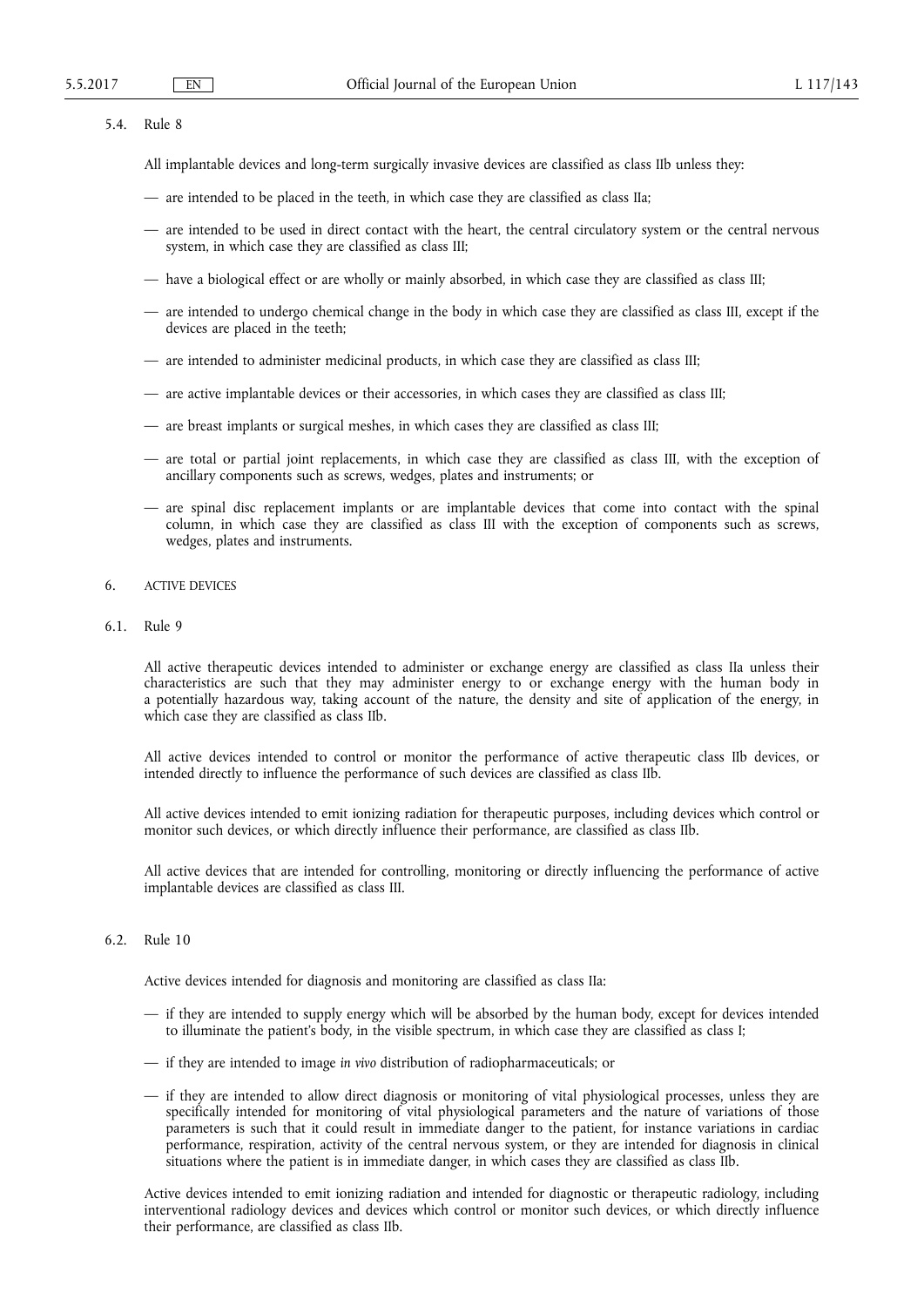<span id="page-7-0"></span>6.3. Rule 11

[Software intended to provide information which is used to take decisions with diagnosis or therapeutic purposes](#page-1-0)  is classified as class IIa, except if such decisions have an impact that may cause:

- death or an irreversible deterioration of a person's state of health, in which case it is in class III; or
- a serious deterioration of a person's state of health or a surgical intervention, in which case it is classified as class IIb.

Software intended to monitor physiological processes is classified as class IIa, except if it is intended for monitoring of vital physiological parameters, where the nature of variations of those parameters is such that it could result in immediate danger to the patient, in which case it is classified as class IIb.

All other software is classified as class I.

6.4. Rule 12

All active devices intended to administer and/or remove medicinal products, body liquids or other substances to or [from the body are classified as class IIa, unless this is done in a manner that is potentially hazardous, taking](#page-1-0)  account of the nature of the substances involved, of the part of the body concerned and of the mode of application in which case they are classified as class IIb.

6.5. Rule 13

[All other active devices are classified as class I.](#page-1-0) 

- 7. SPECIAL RULES
- 7.1. Rule 14

All devices incorporating, as an integral part, a substance which, if used separately, can be considered to be a medicinal product, as defined in point 2 of Article 1 of Directive 2001/83/EC, including a medicinal product [derived from human blood or human plasma, as defined in point 10 of Article 1 of that Directive, and that has](#page-0-0)  an action ancillary to that of the devices, are classified as class III.

7.2. Rule 15

[All devices used for contraception or prevention of the transmission of sexually transmitted diseases are classified](#page-0-0)  as class IIb, unless they are implantable or long term invasive devices, in which case they are classified as class III.

7.3. Rule 16

All devices intended specifically to be used for disinfecting, cleaning, rinsing or, where appropriate, hydrating contact lenses are classified as class IIb.

All devices intended specifically to be used for disinfecting or sterilising medical devices are classified as class IIa, [unless they are disinfecting solutions or washer-disinfectors intended specifically to be used for disinfecting](#page-0-0)  invasive devices, as the end point of processing, in which case they are classified as class IIb.

This rule does not apply to devices that are intended to clean devices other than contact lenses by means of physical action only.

7.4. Rule 17

[Devices specifically intended for recording of diagnostic images generated by X-ray radiation are classified as](#page-0-0)  class IIa.